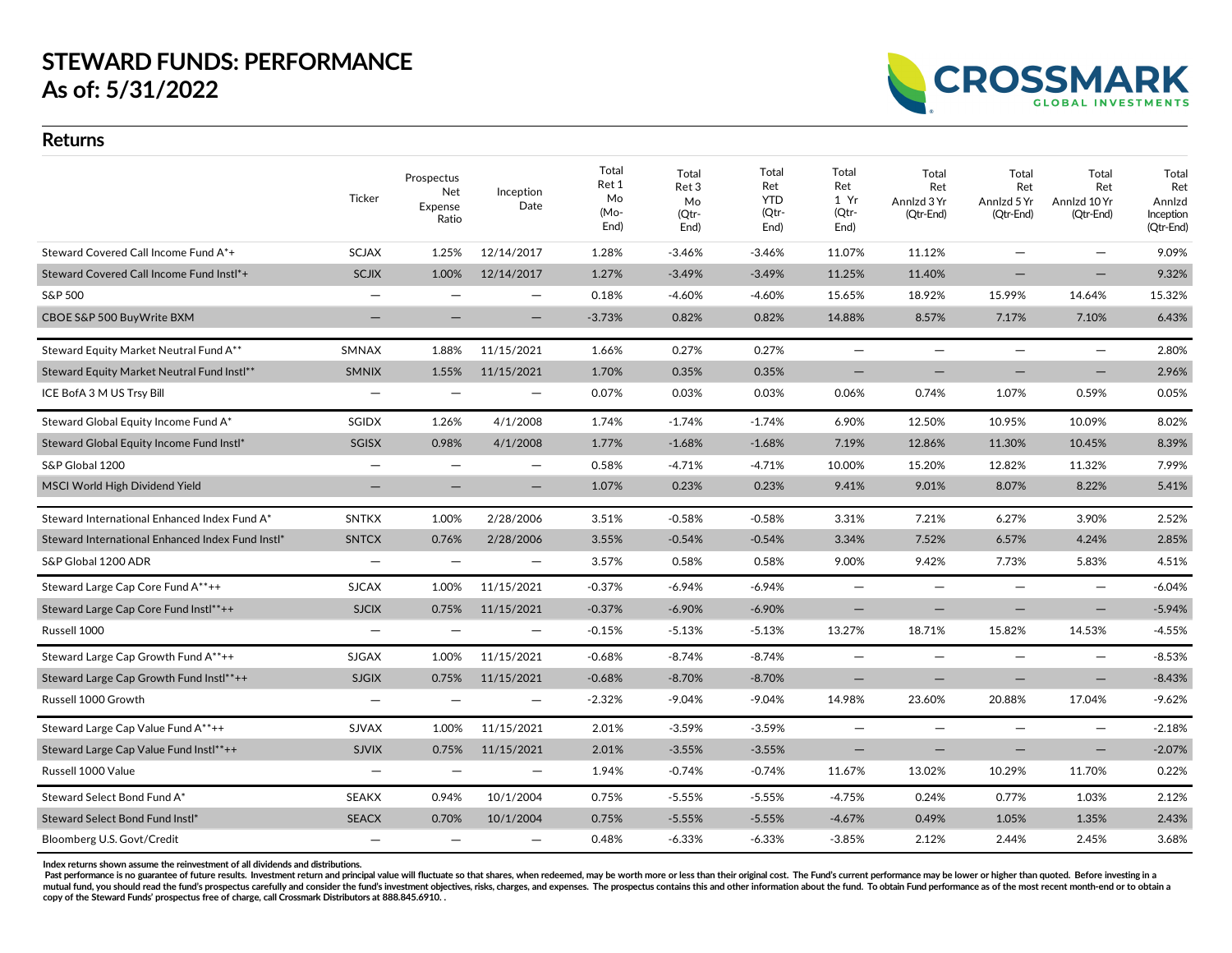#### **Returns**

|                                                                 | <b>Ticker</b> | Prospectus<br>Net<br>Expense<br>Ratio | Inception<br>Date | Total<br>Ret 1<br>Mo<br>(Mo-<br>End) | Total<br>Ret 3<br>Mo<br>(Qtr-<br>End) | Total<br>Ret<br><b>YTD</b><br>(Qtr-<br>End) | Total<br>Ret<br>1 Yr<br>(Qtr-<br>End) | Total<br>Ret<br>Annizd 3 Yr<br>(Qtr-End) | Total<br>Ret<br>Annizd 5 Yr<br>(Qtr-End) | Total<br>Ret<br>Annizd 10 Yr<br>(Qtr-End) | Total<br>Ret<br>Annlzd<br>Inception<br>(Qtr-End) |
|-----------------------------------------------------------------|---------------|---------------------------------------|-------------------|--------------------------------------|---------------------------------------|---------------------------------------------|---------------------------------------|------------------------------------------|------------------------------------------|-------------------------------------------|--------------------------------------------------|
| Steward Small Cap Growth Fund A**++                             | <b>SKGAX</b>  | 1.25%                                 | 11/15/2021        | $-5.11%$                             | $-9.15%$                              | $-9.15%$                                    | -                                     |                                          |                                          |                                           | $-14.59%$                                        |
| Steward Small Cap Growth Fund Instl**++                         | <b>SKGIX</b>  | 1.00%                                 | 11/15/2021        | $-5.05%$                             | $-9.11%$                              | $-9.11%$                                    |                                       |                                          | -                                        |                                           | $-14.53%$                                        |
| Russell 2000 Growth                                             |               |                                       |                   | $-1.90%$                             | $-12.63\%$                            | $-12.63%$                                   | $-14.33%$                             | 9.88%                                    | 10.33%                                   | 11.21%                                    | $-18.54%$                                        |
| Steward Values-Focused Large Cap Enhanced Index Fund A*         | <b>SEEKX</b>  | 0.82%                                 | 10/1/2004         | 0.05%                                | $-5.48%$                              | $-5.48%$                                    | 16.70%                                | 16.43%                                   | 13.83%                                   | 13.08%                                    | 9.84%                                            |
| Steward Values-Focused Large Cap Enhanced Index Fund Instl*     | <b>SEECX</b>  | 0.55%                                 | 10/1/2004         | 0.07%                                | $-5.44%$                              | $-5.44%$                                    | 16.94%                                | 16.77%                                   | 14.16%                                   | 13.43%                                    | 10.18%                                           |
| S&P 500                                                         |               |                                       | —                 | 0.18%                                | $-4.60%$                              | -4.60%                                      | 15.65%                                | 18.92%                                   | 15.99%                                   | 14.64%                                    | 10.46%                                           |
| Steward Values-Focused Small-Mid Cap Enhanced Index Fund Instl* | <b>SCECX</b>  | 0.57%                                 | 4/3/2006          | 0.75%                                | $-5.16%$                              | $-5.16%$                                    | 4.36%                                 | 12.65%                                   | 9.67%                                    | 11.20%                                    | 8.70%                                            |
| S&P 1000                                                        |               |                                       |                   | 1.08%                                | $-5.10%$                              | $-5.10%$                                    | 3.55%                                 | 13.97%                                   | 11.04%                                   | 12.32%                                    | 9.49%                                            |

**ROSSMARK** 

**Index returns shown assume the reinvestment of all dividends and distributions.**

Past performance is no guarantee of future results. Investment return and principal value will fluctuate so that shares, when redeemed, may be worth more or less than their original cost. The Fund's current performance may mutual fund, you should read the fund's prospectus carefully and consider the fund's investment objectives, risks, charges, and expenses. The prospectus contains this and other information about the fund. To obtain Pund pe **copy of the Steward Funds' prospectus free of charge, call Crossmark Distributors at 888.845.6910.**

#### **Index Definitions**

The Bloomberg U.S. Government/Credit Bond Index is a broad-based flagsh ip benchmark that measures the non-securitized component of the U.S. Aggregate Index with less than 10 years to maturity. The index includes investmen government-related and corporate securities. TR (Total Return) indexes include daily reinvestment of dividends.

The**CBOE S&P 500 BuyWrite Index** is a benchmark index designed to show the hypothetical performance of a portfolio that engages in a buy-write strategy using S&P 500 index call options.

The ICE BofA 3 Month U.S. Treasury Bill Index measures the perform ance of a single issue of outstanding treasury bill which matures closest to, but not beyond, three months from the rebalancing date. The issue is purchase of the month that issue is sold and rolled into a newly selected issue.

The MSCI World High Dividend Yield Index is based on the MSCI World Index, its parent index, and includes large and mid cap stocks across 23 Developed Markets (DM) countries\*. The index is designed to reflect the performan dividend income and quality characteristics than average dividend yields that are both sustainable and persistent.

The **Russell 1000® Index** measures the performa nce of the large cap segment of the U.S. equity universe.

The Russell 1000® Growth Index measures the performa nce of the large cap growth segment of the US equity universe. It includes those Russell 1000 companies with relatively higher price-to-book ratios, higher I/B/E/S forec historical growth (5 years).

The Russell 1000® Value Index measures the performance of the large cap value segment of the US equity universe. It includes those Russell 1000 companies with relatively lower price-to-book ratios, lower I/B/E/S forecast m growth (5 years).

The Russell 2000 Growth® Index measures the performa nce of the largecap growth segment of the US equity universe. It includes those Russell 2000 companies with relatively higher price-to-book ratios, higher I/B/E/S foreca historical growth (5 years).

The S&P 500® Index is widely regarded as the best single gauge of large-cap U.S. equities. There is over USD 11.2 trillion indexed or benchmarked to the index, with indexed assets comprising approximately USD 4.6 trillion approximately 80% of available market capitalization. TR (Total Return) indexes include daily reinvestment of dividends.

The S&P 1000® Index combines the S&P MidC ap 400® and the S&P SmallCap 600® to form an investable benchmark for the mid- to small-cap segment of the U.S. equity market. TR (Total Return) indexes include daily reinvestment

The S&P Global 1200 ADR Index is constructed from the non-U.S. components of the S&P Global 1200. These include the S&P Europe 350, S&P/TOPIX 150 (Japan), S&P/TSX 60 (Canada), S&P/ASX All Australian 50, S&P Asia 50, and S& ordinary share listings in the U.S. issued by the constituents of these indices are included. TR (Total Return) indexes include daily reinvestment of dividends.

The S&P Global 1200 Index provides efficient expo sure to the global equity market. Capturing approximately 70% of global market capitalization, it is constructed as a composite of 7 headline indices, many of which are acc Europe 350, S&P TOPIX 150 (Japan), S&P/TSX60 (Canada), S&P/ASXAll Australian 50, S&P Asia 50 and S&P Latin America 40. TR (Total Return) indexes include daily reinvestment of dividends.